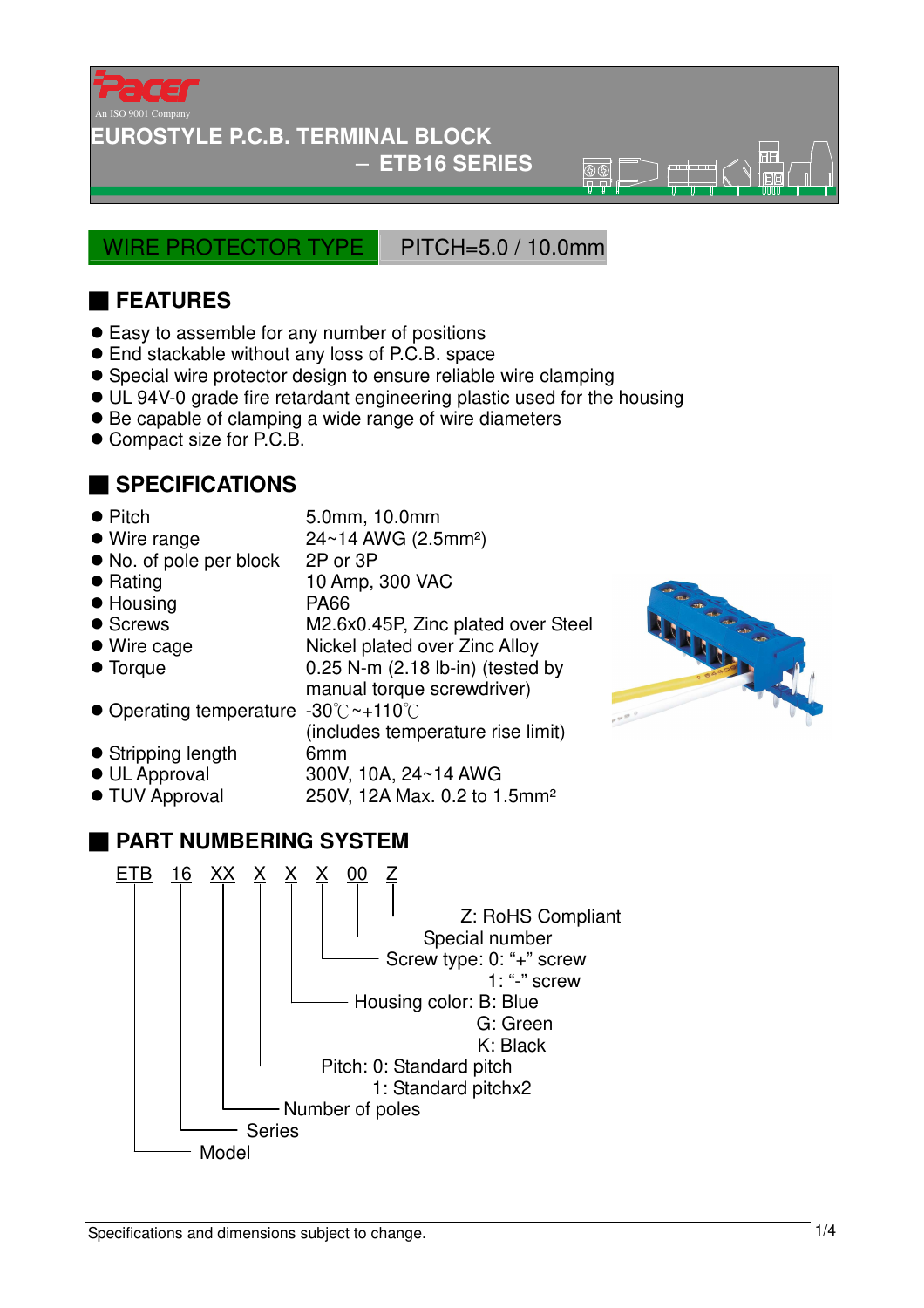Ę

An ISO 9001 Company

# **EUROSTYLE P.C.B. TERMINAL BLOCK**

− **ETB16 SERIES** 

 $\overline{\circledcirc}$ ₩

## ■ **DRAWING**



| $\sqrt{$ POLE<br>DIM.   | $\mathcal{P}$ | 3  | $\overline{4}$ | 5  | 6  |    | 8   | 9                                                                                 | 10  | 11  | $12 \,$                       | 13                                                                                                                            |
|-------------------------|---------------|----|----------------|----|----|----|-----|-----------------------------------------------------------------------------------|-----|-----|-------------------------------|-------------------------------------------------------------------------------------------------------------------------------|
| A                       | 10            | 15 | 20             | 25 | 30 | 35 | 40  | 45                                                                                | 50  | 55  | 60                            | 65<br>$(0.394)   (0.591)   (0.787)   (0.984)   (1.181)   (1.378)   (1.575)   (1.772)   (1.969)   (2.165)   (2.362)   (2.559)$ |
| B                       | 15            | 25 | 35             | 45 | 55 | 65 | 75  | 85<br>$ (0.591) (0.984) (1.378) (1.772) (2.165) (2.559) (2.953) (3.346) (3.740) $ | 95  | 105 | 115<br>$ (4.134) $ $(4.528) $ |                                                                                                                               |
| $\searrow$ POLE<br>DIM. | 14            | 15 | 16             | 17 | 18 | 19 | 20  | 21                                                                                | 22  | 23  | 24                            |                                                                                                                               |
| A                       | 70            | 75 | 80             | 85 | 90 | 95 | 100 | 105<br>$(2.756)$ (2.953) (3.150) (3.346) (3.543) (3.740) (3.937) (4.134) (4.331)  | 110 | 115 | 120<br> (4.528) (4.724)       |                                                                                                                               |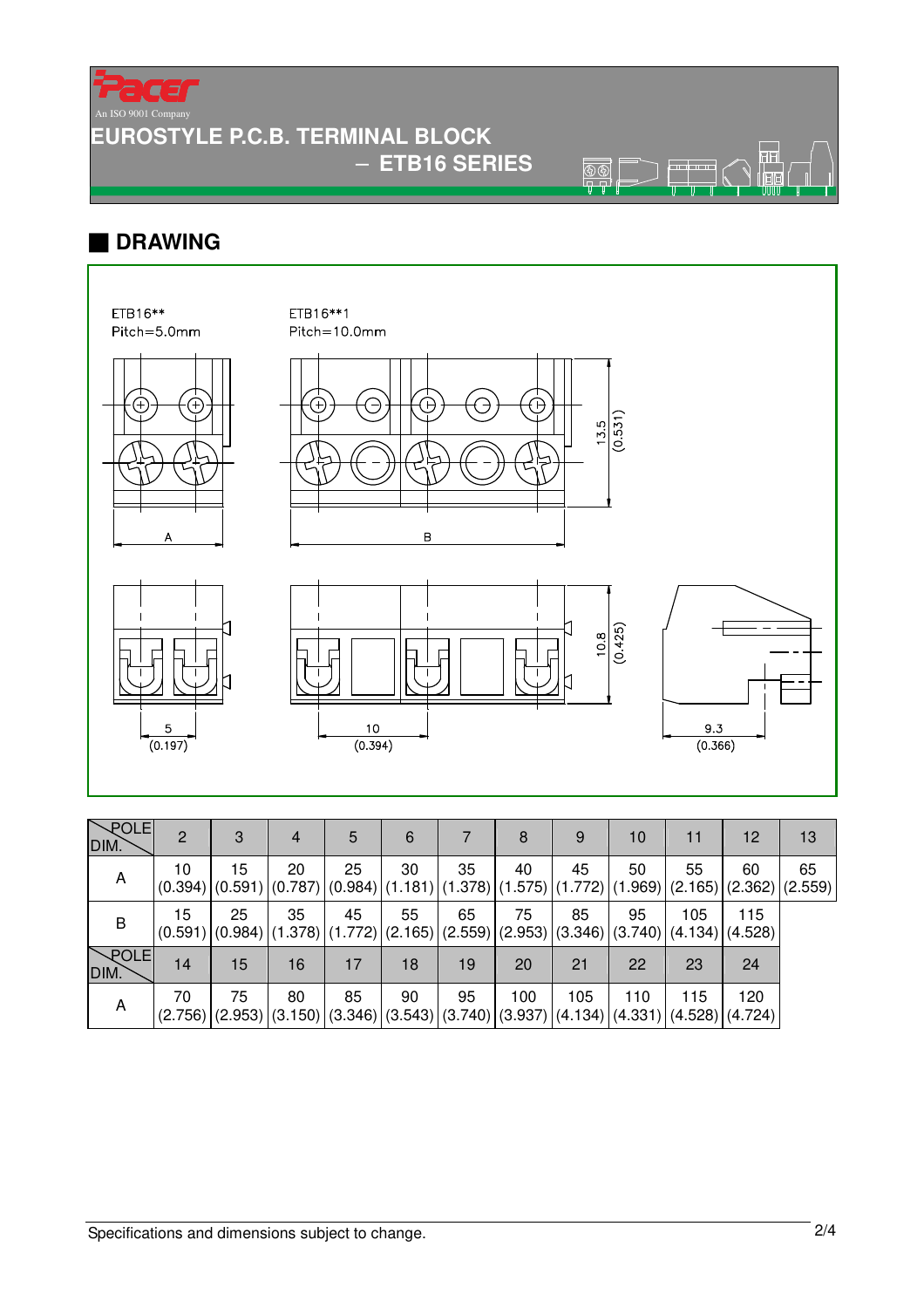

### **EUROSTYLE P.C.B. TERMINAL BLOCK**

#### − **ETB16 SERIES**

STRIP PIN TYPE PITCH=5.0 / 10.0mm

 $\overline{\circ}$ 

# ■ **FEATURES**

- Easy to assemble for any number of positions
- End stackable without any loss of P.C.B. space
- Special wire protector design to ensure reliable wire clamping
- UL 94V-0 grade fire retardant engineering plastic used for the housing
- Be capable of clamping a wide range of wire diameters
- Compact size for P.C.B.

## ■ **SPECIFICATIONS**

- Pitch 5.0mm, 10.0mm
- No. of pin per block 2P to 24P
- Rating 10 Amp, 300 VAC
- Housing PA66
- Terminals Tin plated over Brass
- Operating temperature -30 °C ~+110 °C
	- (includes temperature rise limit)
- 
- TUV Approval 250V, 12A Max.





## ■ **PART NUMBERING SYSTEM**